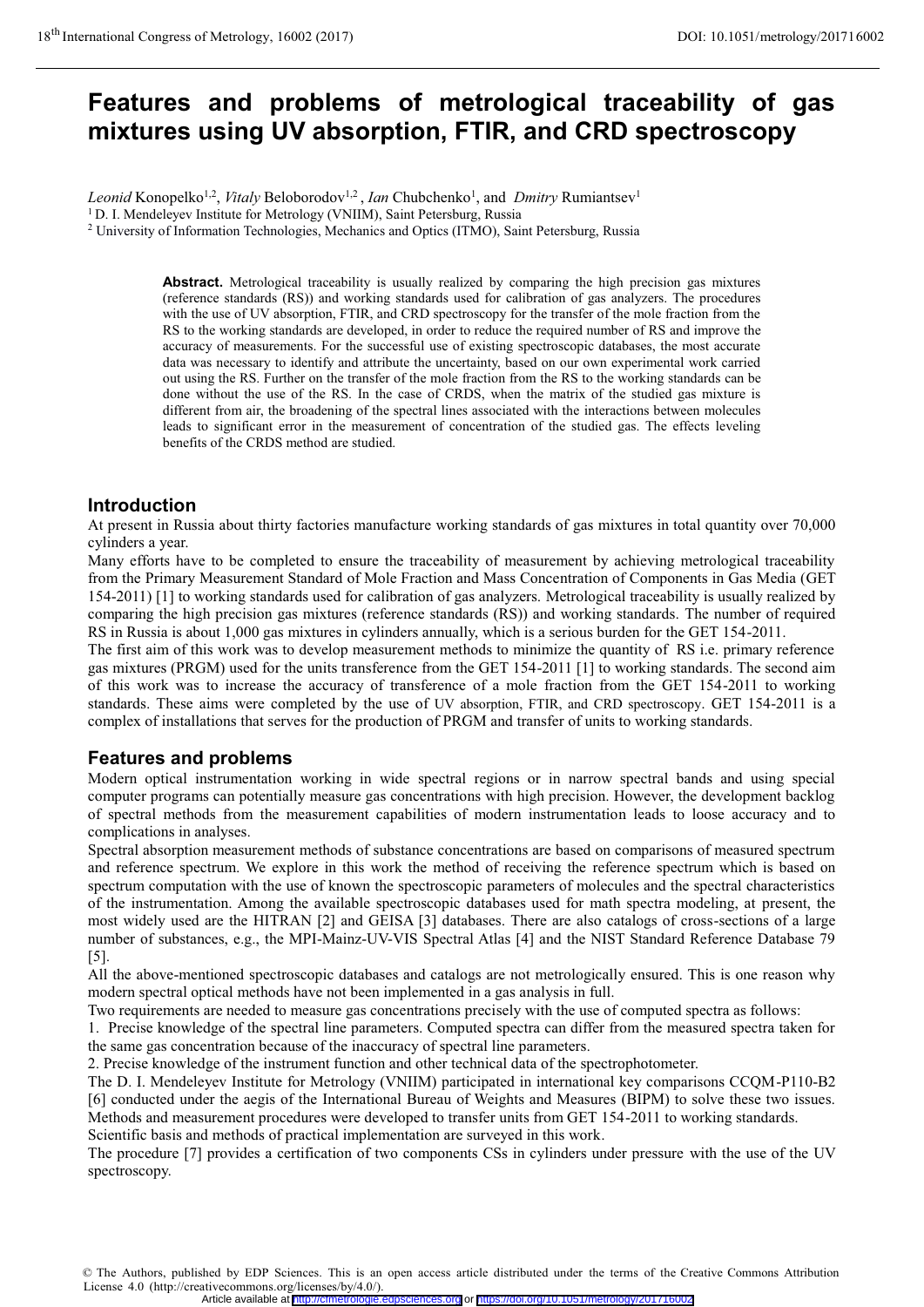The procedure makes a provision for measurements of mole fraction in gas mixtures by the UV spectroscopy at the given wavelength and given spectral resolution conducted on the Cary 5000 spectrophotometer which is included in a UV-IR spectrometric installation of the GET 154-2011.

According to the procedure gas mixture from a cylinder under pressure is forwarded in a gas cell installed in a spectrophotometer and the transmission T is measured.

The shape of calibration curve has been chosen on basis of analysis of dependence of optical density of investigated gas mixture on concentration at the chosen wavelengths and chosen spectral resolutions using measured spectra of PRGM.

**Table 1.** Accuracy figures of the measurement procedure.

| Target       | Measurement range                     | The relative expanded uncertainty of measurement, |  |
|--------------|---------------------------------------|---------------------------------------------------|--|
| component    | of mole fraction of                   | $U^0$ , %                                         |  |
| and matrix*  | target component in gas mixture, $\%$ | for coverage factor $k=2$ <sup>**</sup>           |  |
| $NO + N2$    | from $0.0050$ up till $3.0$           |                                                   |  |
| $Cl_2 + N_2$ | from $0.05$ up till $10$              | 0.8                                               |  |

Footnote*:*

*\* Target component and matrix are indicated correspondently.* 

\*\* Corresponds to confidence interval of the relative expanded uncertainty of measurement (for a level of confidence  $P = 0.95$ .

Another procedure was developed for measuring the mole fraction of the components (НCl, CO, NO, SO2) in twocomponent gas mixtures in cylinders under pressure by IR spectroscopy [8]. This procedure is also used to transfer units from the GET 154-2011 to working standards.

The gas mixture from the cylinder under pressure is blown into a gas cell installed in the sample compartment of the FTIR spectrometer for registration of transmittance spectrum in the spectral range  $400-4000$  cm<sup>-1</sup>. With the help of the developed software "SpectraLab 2.0" the obtained transmission spectrum is compared to the estimated transmittance spectrum, formed on the basis of the spectroscopic database HITRAN or GEISA in the specified conditions of measurement (the value of the molar fraction of the analyte obtained according to the preparation procedure, atmospheric pressure, temperature, optical path length of the cuvette, the instrument function), and the molar fraction of the analyte is calculated. The value obtained is corrected using the correction factor K, taking into account the systematic shift of measurement results for the optical train.

Correction factors representing the ratio of the molar fraction of the analyte given in the passport of a gas mixture in a cylinder to the concentrations computed using the HITRAN or GEISA database were established using PRGMs by infrared FTIR spectrometer FSM 1201.

| Composition  | of | gas   Range of mole fraction of measured   Correction factor K |       |
|--------------|----|----------------------------------------------------------------|-------|
| mixture      |    | component in gas mixture, %                                    |       |
| $HC1+N2$     |    | from $0.10$ up till $0.30$                                     | 1.054 |
| $CO+N2$      |    | from $0.1$ up till $8.0$                                       | 1.050 |
| $NO+N2$      |    | from $0.2$ up till $5.0$                                       | 1.056 |
| $SO_2 + N_2$ |    | from $0.05$ up till $7.5$                                      | 1.036 |

### Table 2. Correction factors.

It was substantiated on basis of investigations that optimal algorithm of spectra handling is algorithm with the use of the synthetic spectrum and the special spectroscopic database. Such database includes spectral lines parameters, integral absorption coefficients, adjustment coefficients etc. Also an instrument line shape should be controlled with the use of test gas mixture (CO in nitrogen).

Adoption of modern FTIR and development of new method of measurement ensures remote units transfer from GET 154-2011 to manufactured gas mixtures based on methods of IR absorption spectroscopy. This goal is of great practical importance especially for countries with large territory when manufacture of PRGMs and measurement means are exceedingly geographically distributed.

Wavelength-scanned cavity ring-down spectroscopy (WS CRDS) is also used in gas analysis. Test gas mixtures containing carbon monoxide, carbon-12 dioxide, carbon-13 dioxide, methane, and formaldehyde are used to determine the metrological characteristics of WS CRDS gas analyzers. Most experimental results are in agreement with the declared data. For gas mixtures in which the gas matrix differs from air, the broadening of spectral lines related to the interaction of particles causes significant errors in the concentration measurements. Such effects that neutralize the advantages of the WS CRDS method were studied [9]. The coefficients that can be used to correct the results of the WS CRDS gas analyzers and compensate for errors related to different gas matrices are found.